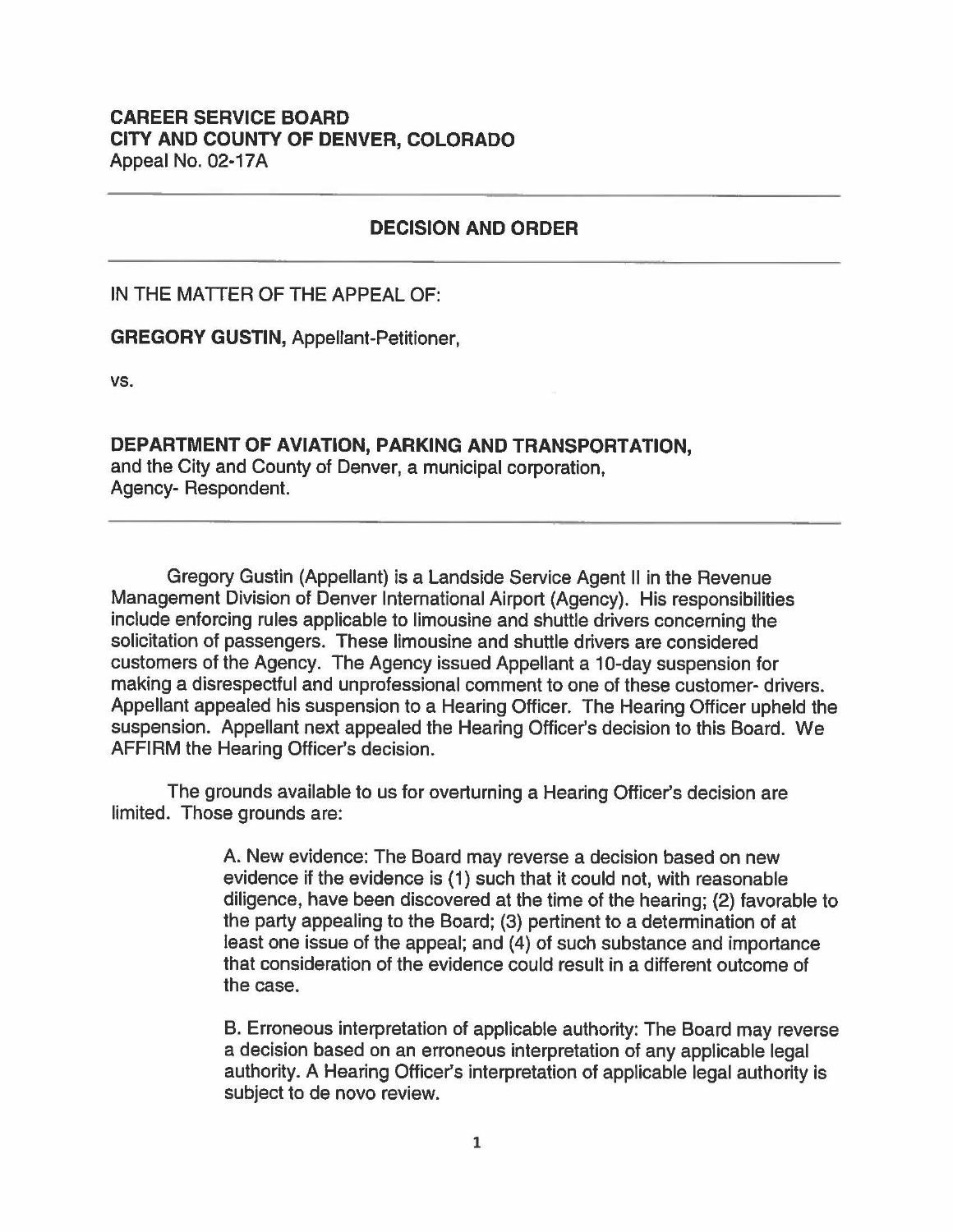C. Policy-setting precedent: The Hearing Officer's decision is of a precedential nature involving policy considerations that may have effect beyond the appeal at hand.

D. Insufficient evidence: The Hearing Officer's decision is not supported by the evidence. The Board may only reverse a decision on this ground if the Hearing Officer's decision is clearly erroneous; or

E. Lack of jurisdiction: The Hearing Officer does not have jurisdiction over the appeal. A Hearing Officer's assertion of jurisdiction over an appeal is subject to de novo review.<sup>1</sup>

Despite these clear requirements, Appellant, in his Petition For Review<sup>2</sup>, described the following as his basis for our review:

> The Hearing Officer's decision involved an incomplete list of relevant facts, witness statements, an over-reliance on opinions re: a national presidential election, denial to be questioned about a key piece of evidence - marked by the City Attorney as an exhibit prior to the appeal hearing - and yet not allowed to be entered into evidence, and failure of Department of Aviation to hand over relevant and requested items for discovery prior to and in preparation for the appeal hearing. These relevant facts were also not allowed to be enumerated and explained to either the appeal hearing nor the previous two disciplinary hearings.

We do not believe Appellant has adequately stated any grounds for us to properly review the Hearing Officer's decision. Appellant, at best, has complained of discovery rulings and evidentiary rulings (issued during the course of the hearing) made by the Hearing Officer with which he disagrees. Generally, the conduct of discovery is within the discretion of the Hearing Officer. Our review of this record reveals no abuse of that discretion in any discovery ruling made by the Hearing Officer. Similarly, whether certain questioning is allowed, or whether certain evidence may be adduced and admitted into the record is also typically within the discretion of the Hearing Officer. Again, we see no abuse of that discretion by the Hearing Officer.

And if we were to interpret Appellant's pro se filings extremely liberally and determine, for example, what the Appellant actually meant to say was there was insufficient evidence to support the Hearing Officer's conclusions, or that the Hearing Officer, in finding that Appellant committed rules violations, misinterpreted those rules, we would still affirm the Hearing Officer's decision. All the facts found by the Hearing

<sup>1</sup>At the tine this appeal was originally brought, the above noted text was Career Service Rule 19·61(0). It has since been renumbered and is not Rule 21-21.

<sup>&</sup>lt;sup>2</sup> The Appellant did not file a brief in support of his Petition for Review. All our observations concerning Appellant's position on his appeal are, therefore, taken from his Petition. And while we did not do so, the Appellant's failure to file a brief could have justified our dismissal of the appeal as having been abandoned.